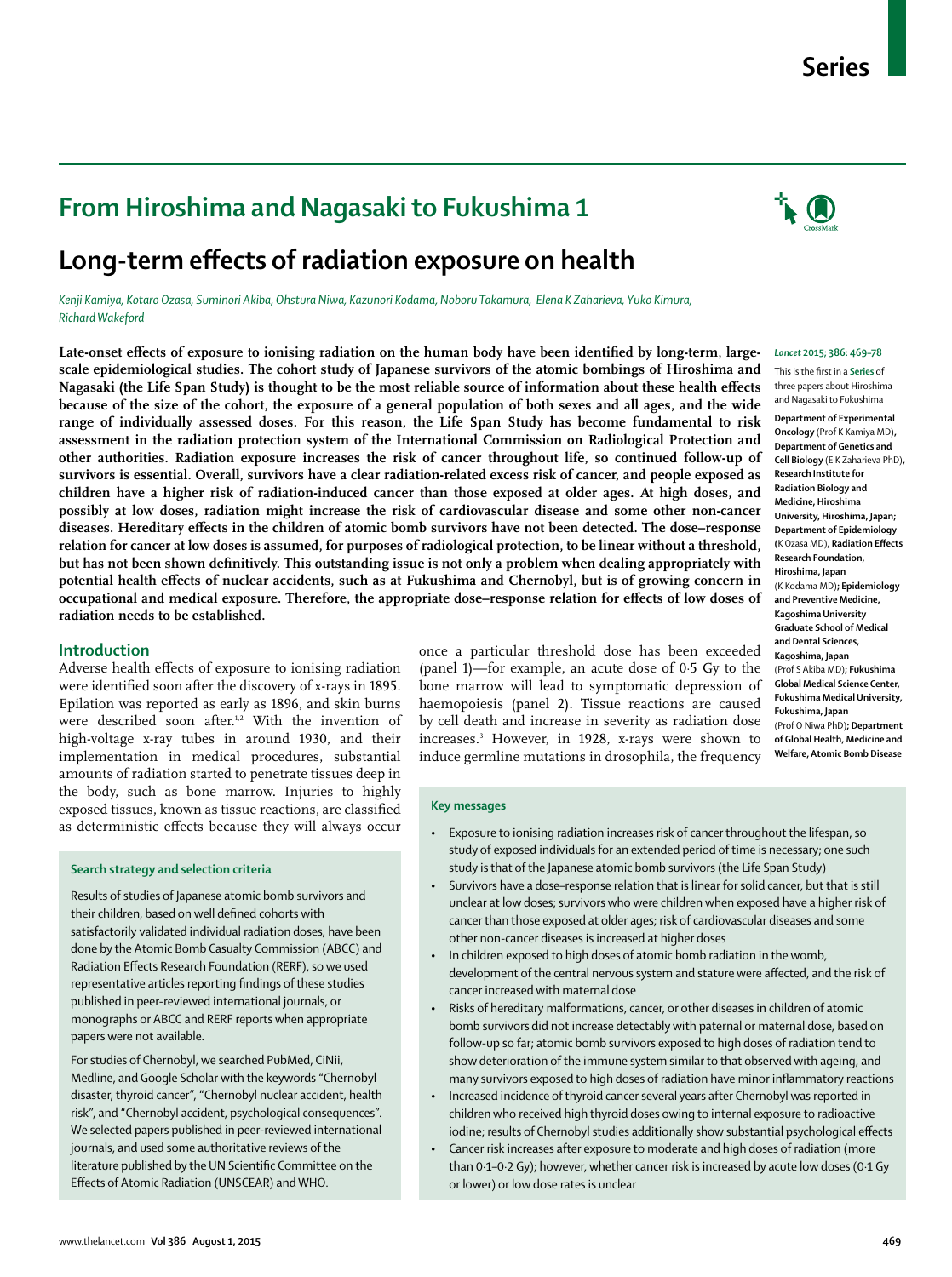**Institute, Nagasaki University, Nagasaki, Japan**  (Prof N Takamura MD, Y Kimura MD)**; and Centre for Occupational and Environmental Health, Institute of Population Health, The University of Manchester, Manchester, UK**  (Prof R Wakeford PhD) Correspondence to: Prof Kenji Kamiya, Department of Experimental Oncology, Research Institute for Radiation Biology and Medicine, Hiroshima University, 1–2-3, Kasumi, Minami-ku, Hiroshima 734–8553, Japan **kkamiya@hiroshima-u.ac.jp** For more on **UNSCEAR** see www. unscear.org

# **Panel 1:** Deterministic effects, stochastic effects, and risk

### **Deterministic effects**

Deterministic effects result from radiation-induced cell death, which, when it occurs at a high enough rate, can impair the integrity, and compromise the function, of organs and tissues. A threshold dose is needed for damage to become clinically observable, and the extent of damage depends on the absorbed dose, dose rate, and radiation quality. Thus, the severity of the effect increases with increasing absorbed dose.3 Early tissue reactions include gastrointestinal symptoms (eg, haemorrhagic diarrhoea), bone marrow failure (eg, anaemia and leucocytopenia), skin disturbance (eg, erythema and epilation), and various other symptoms. Among late tissue reactions are cataracts, cardiovascular disorders, and necrosis.

#### **Stochastic effects**

Exposure to ionising radiation, even at low doses, can cause damage to the genetic material in cells, which might result in radiation-induced cancer years later, or in heritable disease in the descendants of the exposed individual, and possibly to some developmental effects under specific conditions. These effects are known as stochastic effects. For both radiationinduced cancer and heritable disease, the probability of the occurrence of the effect-but not severity-depends on the dose. The risk of stochastic effects increases with dose, with no threshold.3

# **Excess relative risk and excess absolute risk**

Excess relative risk or rate (ERR) is an indicator of the proportional increase in risk or rate over background—eg, ERR of 0·5 means a 50% increase in risk or rate over the background risk or rate. Excess absolute risk or rate (EAR) is the additional risk or rate above the background risk or rate that exists in the absence of the specific exposure under consideration.

of which increased linearly with radiation dose to the gonads. This discovery led to the definition of stochastic effects of radiation and formed the foundation for the linear no-threshold (LNT) model.<sup>4</sup> Stochastic effects arise as a result of mutations, and mutations are thought to be induced proportionally to the extent of DNA damage, which is related to radiation dose. In addition to hereditary effects, which originate in germline mutations, cancer is classified as a stochastic effect since it originates in somatic mutations.<sup>5</sup> The probability—but not the severity—of stochastic effects increases with radiation dose.

70 years ago, on Aug 6, 1945, for the first time in human history, an atomic bomb was dropped on the Japanese city of Hiroshima; another was dropped on Nagasaki 3 days later. The atomic bomb used at Hiroshima was a uranium-235 device, whereas the bomb at Nagasaki was a plutonium-239 device. The explosions generated shock waves, thermal energy, and ionising radiation. According to local authorities, roughly 140 000 people died in Hiroshima and 74 000 died in Nagasaki.<sup>6,7</sup> In addition to injuries produced by the blast and heat from the bombs, high doses of radiation caused acute deterministic effects, including death from severe gastrointestinal and bone marrow damage and non-fatal symptoms such as epilation. Survivors of the bombings have had delayed health outcomes owing to late-onset deterministic and stochastic effects of radiation.

Humanity has experienced these atomic bombs and other nuclear disasters as an example of the negative side of the progress of science and technology. The most recent example—the Fukushima Daiichi nuclear power plant accident—occurred in March, 2011.

Health effects of large-scale nuclear disasters persist for many years, so long-term epidemiological studies are needed to reliably show any cause-and-effect relation between irradiation and effects on health. We focus mainly on late-onset health effects of the largest nuclear disasters in history—the atomic bombings of Hiroshima and Nagasaki and the Chernobyl nuclear power plant accident (Ukraine [then USSR], 1986).

Systematic epidemiological study of the Japanese atomic bomb survivors started in 1950 with establishment of the Life Span Study (LSS), which has made a substantial contribution to understanding of radiation effects on human health.<sup>8,9</sup> This contribution was made possible by the size of the cohort, length of observation period, accurate dose assessment, wide dose range, inclusion of all people without selection, individual follow-up, and the power of sophisticated statistical analysis. The information generated by the LSS has provided a reliable foundation for assessment of radiation risks by internationally recognised authorities such as the International Commission on Radiological Protection (ICRP).<sup>3</sup>

In addition to damage to physical health, atomic bomb survivors had psychological disorders such as posttraumatic stress disorder (PTSD) and anxiety symptoms caused by concerns about their health and experiences not only of losing family members and collapse of the community, but also of social discrimination in marriage and employment.<sup>10-13</sup>

In 1957, the Japanese Government started to provide support to atomic bomb survivors with establishment of the A-bomb Survivors Medical Care Law, which is designed to develop health management, medical care, and welfare of survivors.<sup>14</sup> Under this law, people certified as atomic bomb survivors ("hibakusha") were issued an A-bomb Survivor Health Book enabling them to receive medical care and financial support. In 1994, by integration of previous laws and ordinances, the Atomic Bomb Survivors' Support Law was established to implement comprehensive support measures for survivors.<sup>14</sup> In March, 2014, 192719 atomic bomb survivors lived in Japan, and 4440 were living abroad.<sup>14</sup>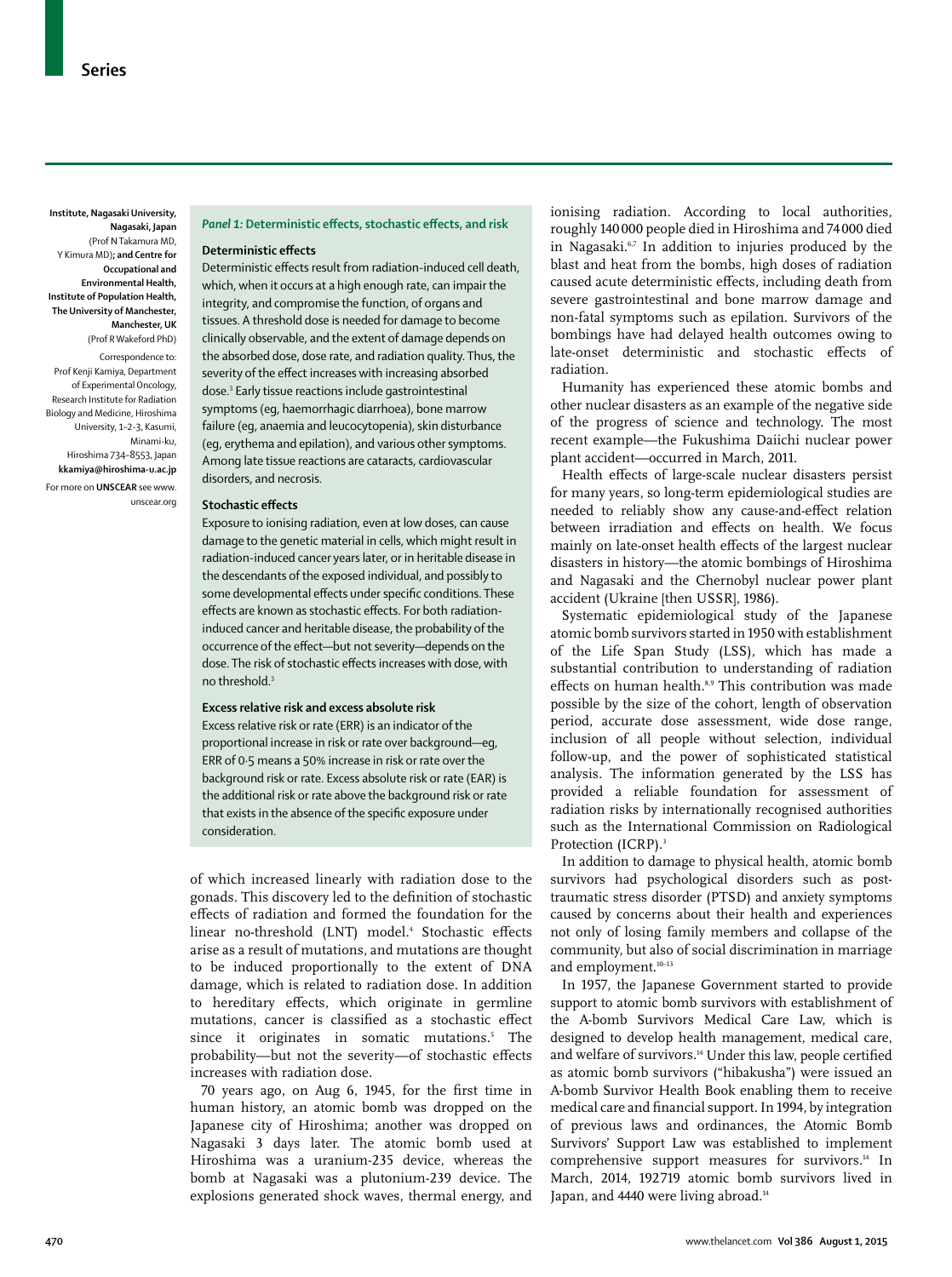# *Panel 2:* **Radiation terms**

Various concepts, terms, and their associated quantitative units are specific to radiation science. The becquerel (Bq) is the SI unit of radioactivity and is defined as the number of radioactive transformations per second. When used to measure activity in soil, food, and water, it is typically expressed as Bq/kg or Bq/m<sup>3</sup>.

Different types of radiation emitted during radioactive disintegration, such as α-particles, β-particles, and gamma rays, deposit energy on their passage through matter. The basic quantity used for scientific purposes is the absorbed dose, which is the amount of energy deposited by radiation in a unit mass of matter. The SI unit of absorbed dose is the gray (Gy), which equals 1 joule of energy absorbed by one kilogram of matter (J/kg).

The extent of biological damage done by radiation at the cellular level depends on ionisation density of the type of radiation, with more densely ionising radiation (such as α-particles) causing more damage per unit absorbed dose than sparsely ionising radiation (such as gamma rays). For radiological protection, the International Commission on Radiological Protection has defined two dose concepts: the equivalent dose and the effective dose, for which the SI unit is the sievert (Sv). These doses are weighted absorbed doses, and are used within the system of radiological protection to

Scientific knowledge obtained from epidemiological studies of atomic bomb survivors forms the basis of these laws, and so has an important role in enhancement of heath management, medical care, and welfare of survivors. Experience gained from the LSS and from medical care of atomic bomb survivors contributed to establishment of the Fukushima Health Management Survey and the medical care of local residents after the Fukushima Daiichi nuclear power plant accident in 2011.<sup>15</sup>

After Chernobyl, dose assessment was extremely difficult since information was not disclosed immediately and exposure conditions were complicated by the combination of external and internal exposures by various routes. Health effects of internal exposure to radioactive iodine and caesium became a major concern, and a high incidence of thyroid cancer among children with high intakes of radioactive iodine was reported.<sup>16</sup> In terms of internal exposure to radioactive materials released into the environment, Chernobyl differs substantially from Hiroshima and Nagasaki, where the exposure was predominantly to external radiation from explosion of the bombs. In both cases long-term health studies are needed to assess the resultant risks. After Chernobyl, as with the atomic bombings, the effect of psychological and social factors is important, $\mathbb{I}^7$  and these problems need to be addressed with great care in the aftermath of Fukushima.

broadly account for the extent of microscopic damage in different organs and tissues relevant to the detriment-weighted risk of stochastic health effects caused by low-level radiation exposure.

The equivalent dose is the sum of the absorbed doses to an organ or tissue, each multiplied by the radiation weighting factor for the type of radiation, showing the detriment-weighted risk of stochastic effects resulting from low-level exposure to that radiation. The value for the radiation weighting factor is defined as 1 for gamma rays and other sparsely ionising radiation, whereas for densely ionising radiation with high biological effectiveness, the factor is more than 1, and for α-particles, the weighting factor is 20.

The effective dose is the sum of equivalent doses to various organs or tissues, each multiplied by the tissue weighting factor for the specific tissue or organ. The tissue weighting factor accounts for different sensitivities of tissues to radiation-induced stochastic effects resulting from low-level exposure to radiation. The effective dose is the radiological protection quantity showing the detriment-weighted risk of stochastic health effects posed by a uniform whole-body low dose of reference gamma radiation. We summarise the main units used to quantify radiation doses in the table.<sup>3</sup>

|                       | SI unit      | <b>Definition</b>                                                                                                                                                                                                                                                                                                                                                                                                                                                                                                                                                               |
|-----------------------|--------------|---------------------------------------------------------------------------------------------------------------------------------------------------------------------------------------------------------------------------------------------------------------------------------------------------------------------------------------------------------------------------------------------------------------------------------------------------------------------------------------------------------------------------------------------------------------------------------|
| Absorbed<br>dose      | Gy (gray)    | Energy deposited in a unit mass of matter<br>(J/kg)                                                                                                                                                                                                                                                                                                                                                                                                                                                                                                                             |
| Equivalent<br>$dose*$ | Sv (sievert) | Absorbed dose multiplied by radiation<br>weighting factor for the biological<br>effectiveness of radiation type                                                                                                                                                                                                                                                                                                                                                                                                                                                                 |
| Effective<br>$dose*$  | Sv (sievert) | Sum of equivalent doses, each multiplied by<br>the tissue weighting factor for the<br>sensitivity of different tissues to<br>radiation-induced stochastic effects                                                                                                                                                                                                                                                                                                                                                                                                               |
| committed dose.       |              | *Used only for purposes of radiological protection in the context of the risk of<br>stochastic effects resulting from low-level exposure to radiation. When<br>radioactive materials enter the body through inhalation, ingestion, or wounds,<br>radionuclides accumulate in organs or tissues, and reside in the body for<br>characteristic periods of time, during which they irradiate tissues internally. The<br>equivalent or effective dose that will be received prospectively for a defined<br>period of time from internal accumulation of radioactive material is the |

*Table:* **Dose quantity**

# **Health effects of radiation from atomic bombs Assessment of radiation exposure**

Radiation from atomic bombs is classified into two types: initial radiation emitted directly from explosions and from short-lived radionuclides in rising fireballs, which was composed mainly of gamma rays and neutrons; and residual radiation emitted from neutroninduced radionuclides in environmental materials and from radioactive fall-out containing radionuclides,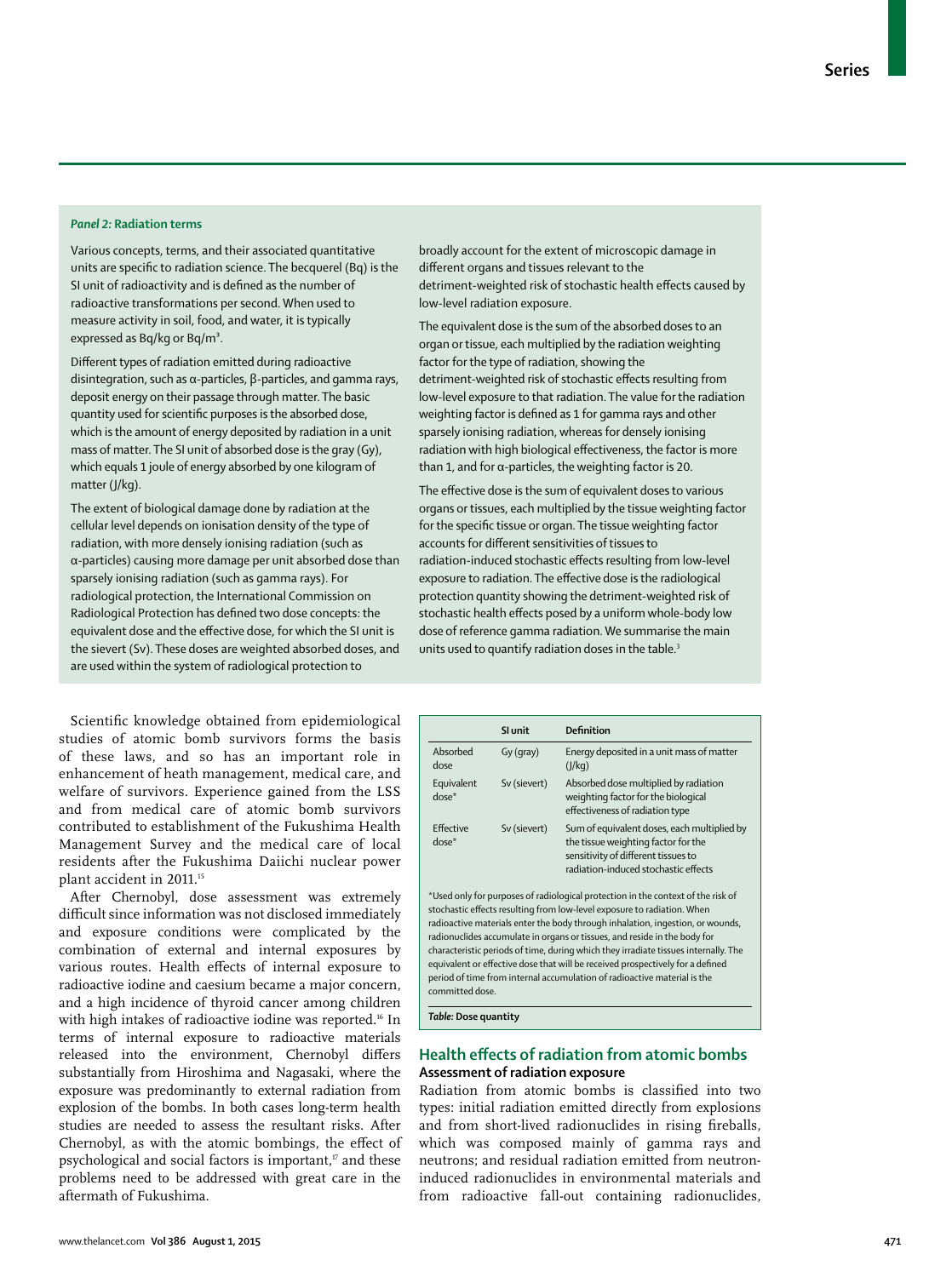generated mainly as products of nuclear fission during explosions. Doses to exposed individuals were affected by the physical properties of the explosions, distance from explosion centre, shielding by buildings, and personal characteristics such as body size, posture, and orientation. The free-in-air dose of radiation, weighted by the relative biological effectiveness of the neutron component (ie, neutron dose × 10 + gamma ray dose) at a distance of 1 km at ground level from the hypocentre was estimated to be 7 Gy in Hiroshima and 10 Gy in Nagasaki. At a distance of 2·5 km from the hypocentre, this dose decreased to 13 mGy in Hiroshima and 23 mGy in Nagasaki.<sup>18</sup>

## **Construction of cohorts**

After investigations of somatic and hereditary effects of radiation in the atomic bomb survivors and their offspring during the 1940s, the Atomic Bomb Casualty Commission (ABCC) constructed some fixed cohorts that could be followed up for a prolonged period of time.<sup>8,9</sup> The LSS cohort is representative of the general population of atomic bomb survivors since participants were randomly selected from respondents to the National Census of Japan, 1950. This study was the first well organised large-scale epidemiological study of atomic bomb survivors in Japan, and initially consisted of about 94 000 people who had been within 10 km of the hypocentres, and another 26 000 people who had not been in either city at the time of the bombings as a control group.<sup>8,9</sup> Of the 94000 survivors, around 86 500 (92%) have had doses successfully estimated. Of these, 2400 (2·8%) had an assessed weighted colon dose of 1 Gy or more, and about 68 500 (79%) had a dose of less

#### *Panel 3:* **Radiation exposure in children**

On the basis of results from various epidemiological studies, including the Life Span Study (LSS), the UN Scientific Committee on the Effects of Atomic Radiation (UNSCEAR) concluded that children are generally more sensitive than adults to radiation for 25% of cancer types, including leukaemia and cancers of the thyroid, skin, breast, and brain.<sup>30</sup> Results of studies suggest that children who undergo several CT examinations (which involve high-dose-rate, but low-dose x-ray exposure) are at increased risk of leukaemia and solid cancers,<sup>31,32</sup> although interpretation of these studies has some problems.<sup>30,33</sup> Exposure in utero to low doses at high dose rates can increase risks of leukaemia and solid cancers in childhood.34–36 For chronic low-dose-rate exposure, initial results of a large British study<sup>37</sup> suggest an excess childhood leukaemia risk associated with natural background gamma radiation exposure in children at a level compatible with models based on the Life Span Study data.However, further studies are necessary to confirm this finding. Background See **Online** for appendix radiation is discussed in the appendix.

than 100 mGy, with around 48 000 (55%) non-trivially exposed (doses  $>5$  mGy).<sup>18</sup> Tissue-specific doses have been assessed three times, with enlarged databases and increasingly sophisticated analyses. In 1958, 24 000 people from the LSS were invited to a biennial health examination programme, the Adult Health Study, at ABCC centres in Hiroshima and Nagasaki.<sup>19</sup> Participants have been followed up, with diagnoses carefully updated at every health check. LSS participants have been followed up for longer than any other cohort in radioepidemiological studies, which, in addition to detailed dose estimation and diagnosis, confirms that the LSS is the most reliable source of information about health effects of radiation exposure. However, the LSS has some inevitable limitations since its inception was 5 years after the bombings and information about solid cancer incidence has only been recorded since 1958. Additionally, studies of psychosocial aspects of the bombings were very limited. Although the time lag of observation might lead to selection bias, and bomb-related injuries not caused by radiation might increase mortality risks,20,21 the results of the LSS are accepted by epidemiologists worldwide.<sup>22,23</sup>

People exposed in utero to atomic bomb radiation were identified during the 1940s and 1950s, and about 3600 people were retrospectively selected for epidemiological studies and have been followed up since 1945; 1000 people have been invited to participate in the health examination programme, which began in 1978. Children born in 1946–84 with atomic bomb survivors as one or both parents were selected to form the F1 cohort, and about 77 000 of these people have been followed up. A health examination programme for the F1 cohort started in 2002, when the likelihood of cancer and other diseases was thought to be increasing owing to ageing, and about 12 000 people are participating. The research was taken over from ABCC by the Radiation Effects Research Foundation after its creation in 1975.<sup>19</sup> Hiroshima University, Nagasaki University, and other research organisations have formed their own cohorts and undertake their own studies of the health effects of atomic bombs.

#### **Malignancies in the LSS**

Excess cases of leukaemia associated with close proximity to the hypocentres began to be reported about 3 years after the bombings, and the excess relative risk (ERR; the proportional increase of risk) peaked 6–8 years after exposure.<sup>24,25</sup> Among children aged around 10 years at exposure, the ERR for leukaemia at 1 Gy peaked at about 70 and then rapidly decreased with increasing time since exposure to an ERR of  $1-3.^{25}$  Among those exposed aged 30 years or older, the ERR was increased by only around a factor of 2 during the whole period since the bombings. The dose–response relation for the ERR of acute myeloid leukaemia was non-linear, with the slope increasing with increasing dose, whereas the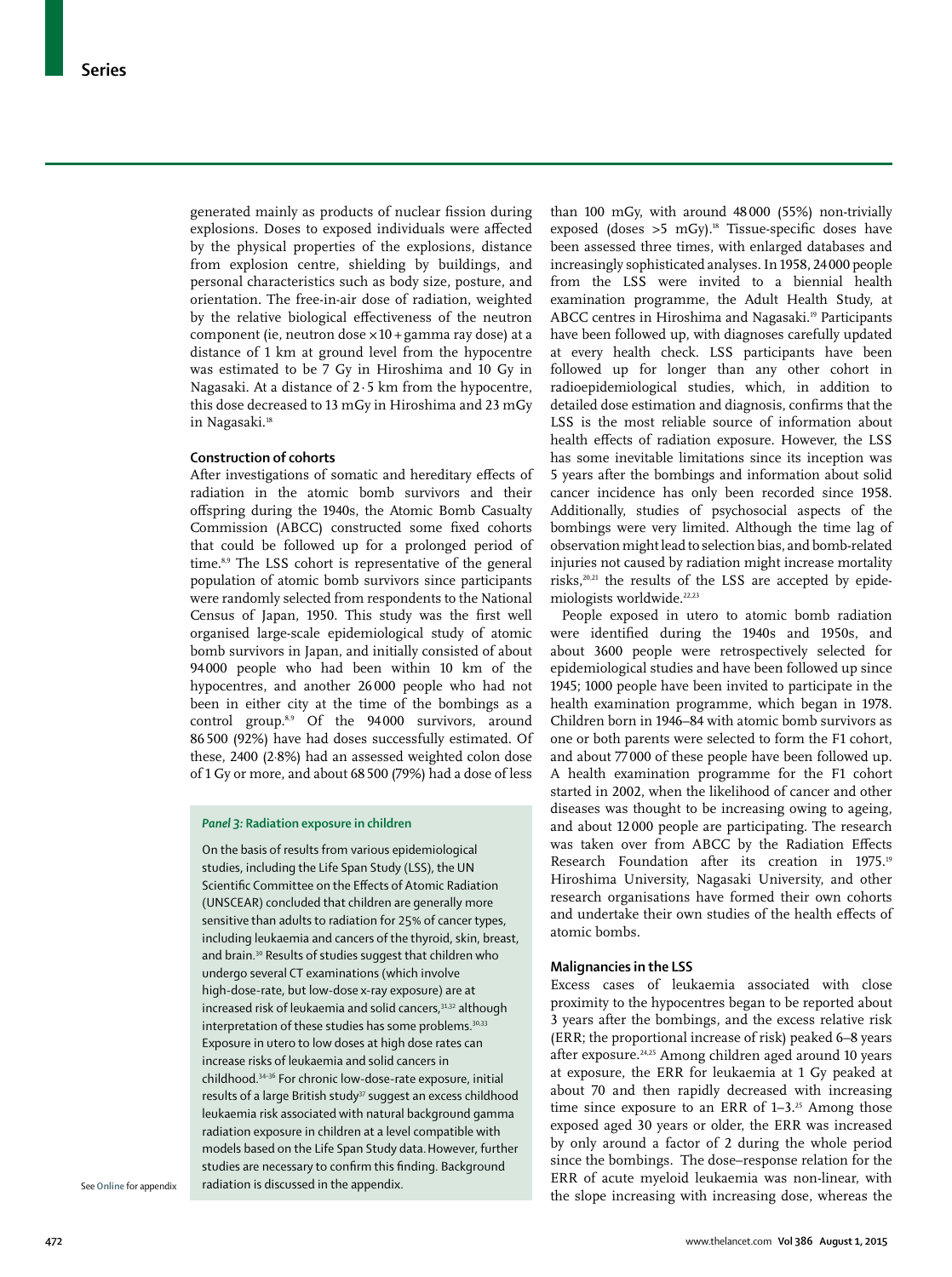www.thelancet.com**Vol 386 August 1, 2015 473**

dose–response was mostly linear for acute lymphoid and chronic myeloid leukaemia. For all forms of leukaemia for both sexes and all ages, the ERR was 3–5 at a dose of 1 Gy to the red bone marrow.25,26 Risk of myelodysplastic syndrome likewise increased, and showed a linear dose– response relation.27

Increased risks of solid cancers have been reported since about 10 years after the bombings and continue at present.19,28,29 The ERR of all solid cancers combined increased linearly with radiation dose, about 40–50% per Gy for both mortality and incidence for the sex-averaged risk at an attained age of 70 years after exposure at age 30 years.28,29 The ERR was higher in those exposed in childhood (about 15–30% per 10 years), suggesting that children have a generally higher sensitivity to radiationinduced cancer than do adults (panel 3).<sup>30-37</sup> ERR decreased with attained age, but the excess absolute risk (EAR) of cancer increased, which is due to the increased background rate of cancer with older age.28,29 The increased risk becomes statistically significant at a dose of 0·1–0·2 Gy, and the modelled dose–response relation (figure 1) suggests that the threshold is around 0, with an upper limit (95% CI) of about  $0.15$  Gy.<sup>28</sup> The risk of radiation-induced cancer at high doses (1 Gy or higher) is statistically significant, whereas at low doses  $\left($ <100 mGy), the risk is uncertain. The effect of radiation is much smaller at low doses, leading to increased relative effects of statistical fluctuations and other risk factors and reducing statistical power.

The radiation-related risk of cancer varies between organs and tissues: the risks of cancer of the bladder, female breast, lung, brain, thyroid, colon, oesophagus, ovary, stomach, liver, and skin (excluding melanoma) increased significantly in atomic bomb survivors in the LSS, whereas risks of cancer of the pancreas, rectum, uterus, prostate, and kidney parenchyma did not (figure 2). ERR was higher in women than in men, but EAR was similar in men and women since the background rate of cancer was low in women compared with men. Age at time of exposure modified radiation-induced cancer risk in a site-specific manner: the risk was larger in those exposed in childhood for cancers of the thyroid, skin, breast, and brain, but tended to be lower for lung cancer.28,29,30

Investigation of the joint effect of smoking and radiation on lung cancer risk showed that radiation-associated ERR for moderate smokers was similar to that for heavy smokers, and patterns were similar among different histological types.<sup>38,39</sup> Results of studies of radiation effects on occurrence of multiple primary cancers showed that the dose–response relations for risks of both first and second primary solid cancers and leukaemias were similar; however, incidence rates were higher for second solid cancers and leukaemias than for first cancers.<sup>40</sup> This finding suggests that radiation effects on cancer pathogenesis are similar in people who developed multiple primary cancers and those who did not, although

*Figure 1:* **Dose–response relation of solid cancer mortality in the Life Span Study cohort, 1950–2003** Fitted linear, sex-averaged excess relative risk (ERR) dose–response relation. Points are non-parametric estimates of the ERR in dose categories and bars are 95% CIs. Non-parametric estimates at low doses suggest uncertainty in risk estimates that is not shown in the linear fit and its 95% CI because the dose-response was mostly due to the association at dose of 1 Gy or more. Reproduced from Ozasa and colleagues,<sup>28</sup> by permission of Radiation Research Society.



ERR

–0·5 0 0·5 1·0 1·5 2·0

predisposition to cancer development was generally higher in people who developed multiple primary cancers than those who did not.

All solid Bladder Other solid Breast Lung Brain and CNS **Ovary** Thyroid Colon Oesophagus Oral cavity Stomach Liver Pancreas Rectum N-M skin Renal cell Prostate Uterus Gall bladder

Although radiation-specific pathways of carcinogenesis have not been identified, some molecular mechanisms were frequently seen in cancers that developed in survivors exposed to high doses of

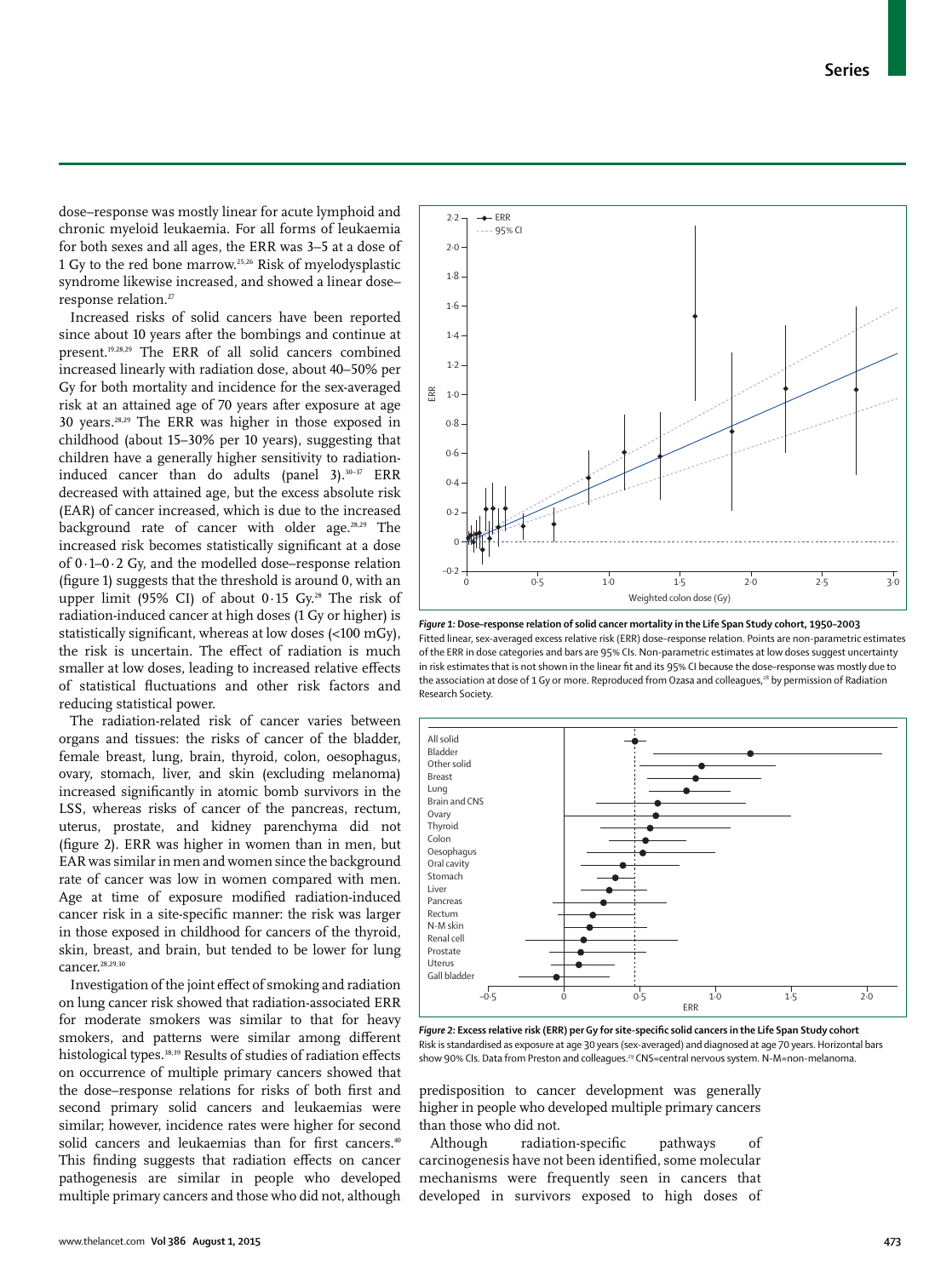radiation. For example, rearrangements of *RET/PTC* occurred in papillary thyroid cancer in atomic bomb survivors exposed to high radiation doses more often than in non-exposed people, although the comparison was not adjusted for age at exposure.<sup>41</sup> Some *IL10* gene haplotypes affect dose dependence of diffuse-type gastric cancer risk.42

# **Non-cancer diseases in the LSS**

Risk of non-cancer somatic diseases has been assessed based on mortality statistics, health examination programmes, and information from mailed questionnaires.43–48 Owing to recorded associations between high radiation exposure and development of non-cancer diseases, radiation is thought to be an independent risk factor for non-cancer diseases. Although the mortality risk of heart diseases was characterised by a modest linear increase with dose, risk varied between subtypes of heart disease and between periods of observation.<sup>43</sup> Risk of stroke slightly increased and was more pronounced at high doses, and the dose–response curve was concave when non-fatal cases were included.<sup>44,45</sup> At high doses, tissue damage to the circulatory system directly is likely to have a major role in causation of vascular disease (as after radiotherapy); however, radiation might cause chronic kidney disorders, which induce hypertension and thus might contribute to the increased risk of these cardiovascular diseases.<sup>46,47</sup> Whether a radiation-induced excess risk of circulatory disease persists at low doses is the subject of much debate and research. Mortality risk of non-cancer respiratory diseases slightly increased, with a linear dose–response relation in 1980–2005, but not before 1980.48 Pathogenesis of non-cancer diseases due to low-level exposure to radiation has not been identified, although some findings suggest that immunosenescence and enhanced inflammatory responses occur in atomic bomb survivors. These responses include attrition of T-cell functions, such as reduced mitogen-dependent proliferation and interleukin-2 production, decreased T-helper-cell populations, and increased blood inflammatory cytokine concentrations.<sup>49</sup> A radiation dose-dependent increase in percentages of CD25+CD127– regulatory T cells in the CD4 T-cell population,50 and dose-dependent and age-dependent increased plasma concentrations of reactive oxygen species, interleukin 6, and C-reactive protein, and increased erythrocyte sedimentation rate have been reported in survivors.<sup>51</sup>

#### **Individuals exposed in utero**

Some individuals exposed in the womb to atomic bomb radiation have disturbed brain development—so-called atomic bomb microcephaly<sup>52</sup>—characterised by mental retardation. Association with radiation exposure becomes clear at a radiation dose of  $0.5$  Gy or higher, and shows a dose–response with highest risk with exposure during weeks 8–15 of gestation. This effect is thought to be deterministic because fetal brain cells are especially susceptible to radiation damage during this period. Exposure in utero to high doses caused disturbed growth during childhood—ie, low stature.<sup>52,53</sup> Mortality and cancer incidence in this population have been followed up, and an increased ERR of solid cancer incidence was reported, similar to the risk of cancer in people exposed during childhood.<sup>54</sup>

#### **F1 cohort**

The F1 cohort includes children of survivors conceived after the bombings. Hereditary effects of exposure to atomic bomb radiation have been of public concern since the atomic bombings, and various studies of children of survivors have been done. Among the outcomes studied were stillbirth, malformations, neonatal death, sex ratio of newborns, chromosome aberrations, protein electrophoresis, and DNA polymorphism, but no abnormalities were associated with parental exposure to radiation.<sup>55-59</sup> Epidemiological follow-up of survivors' children showed no increased risk of mortality or cancer associated with parental radiation dose, although follow-up will continue for many years owing to the young age of the cohort  $(appendix).<sup>60,61</sup>$  Based on a health examination programme for the offspring of survivors, prevalence of multifactorial diseases—hypertension, hyperdiabetes, angina, myocardial infarction, or stroke—was not associated with paternal or maternal atomic bomb radiation dose, or the sum of their doses, in either male or female children.<sup>62</sup>

# **Nuclear power plant accidents**

During the past 60 years, five major nuclear accidents have taken place, which are discussed in paper 2<sup>63</sup> in this Series. The worst accident in the history of the nuclear industry occurred in 1986 when massive explosions completely destroyed unit 4 of Chernobyl nuclear power plant.

# **Chernobyl**

The Chernobyl nuclear power plant accident released huge quantities (approximately 5 200 000 TBq) of radionuclides into the atmosphere. Of particular importance for its effects on human health was the release of radioisotopes of iodine (mainly <sup>131</sup>I) and caesium (mainly  $137Cs$  and  $134Cs$ ), since heavily contaminated foods, especially milk, became a source of internal exposure of organs and tissues.16 For people living in heavily contaminated areas, the average radiation dose to the thyroid gland due to <sup>131</sup>I was estimated to be 650 mGy in Ukraine and 560 mGy in Belarus. Doses were assessed based on individual radioactivity measurements taken within 2 months of the accident, on environmental transport models, and on interview data.64,65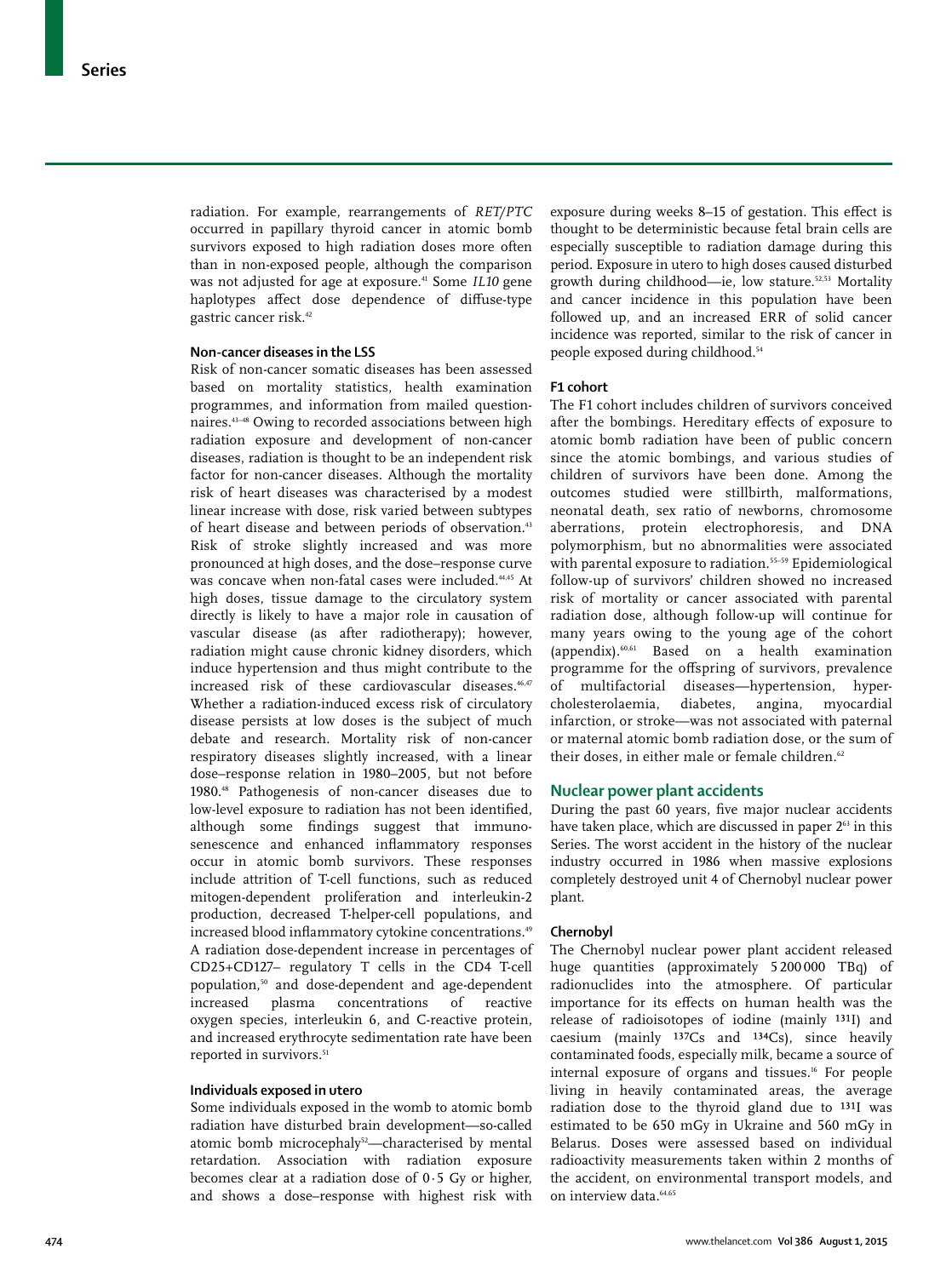Immediately after the accident, about 600 workers were involved in the emergency response. 134 developed acute radiation syndrome, resulting in 28 deaths.<sup>63,66,67</sup> In subsequent recovery work, about 600 000 civil and military personnel, known as liquidators, were employed for different periods of time and took part in building of the sarcophagus over the destroyed reactor and in decontamination work. Although many studies of late effects among recovery workers have been done, these studies have been inconclusive owing to low statistical power and uncertainties in dose reconstruction. Therefore, the association between radiation exposure and incidence of malignancies, such as leukaemia, thyroid cancer and other solid cancers, and benign disorders such as cardiovascular diseases, among recovery workers is unclear at present.<sup>66,67</sup>

Results of epidemiological studies of the population from heavily contaminated areas around Chernobyl showed a pronounced increase in incidence of thyroid cancer in people who had received high thyroid doses (>1 Gy) as children, starting a few years after the accident.66–68 ERR of thyroid cancer per Gy was estimated at  $1.91$  in Ukraine and  $2.15$  in Belarus.<sup>64,65</sup> The increase in thyroid cancer was especially high in children aged 0–5 years at exposure, but no increase was reported in adults. Interestingly, incidence of thyroid cancer in children born after the accident was around background levels, which suggests that the increase in thyroid cancer near Chernobyl was mainly due to internal exposure to radioactive iodine, which has a short half-life of 8 days.<sup>69</sup>

So far, many studies have been done to clarify the molecular mechanisms of radiation-induced thyroid cancer. Early childhood thyroid cancer cases in Chernobyl showed a significantly higher prevalence of *RET* gene rearrangements, such as *RET/PTC3*, *RET/PTC1*, and, in rare cases (3%), *RET/PTC2* rearrangements.<sup>70,71</sup> However, accumulating in-vivo data suggest that the *RET/PTC* rearrangements in childhood thyroid cancer after the Chernobyl accident might not be the result of internal exposure to radiation from radioactive iodine, but rather radiation exposure might have a non-targeted role in creation of a tissue microenvironment that eventually selects thyroid follicular cells with spontaneous *RET/PTC* rearrangement.70,71

Doses to tissues other than the thyroid from external or internal exposures were low. According to retrospective reconstruction of external gamma radiation exposure doses, the average cumulative dose was estimated to be about 40 mSv in the most contaminated districts around Chernobyl.<sup>72</sup> Evidence for a radiationrelated increase of other health effects, including leukaemia and congenital malformations, has been equivocal.<sup>68</sup>

However, adverse psychosocial effects of changes in living environment and the social and economic effects of the accident are readily apparent.<sup>17,73</sup> Prevalence of depression and PTSD is increased two decades after the accident in emergency and recovery workers, and general population studies report increased rates of poor self-rated health, clinical and subclinical depression, anxiety, and PTSD.17,73 Continued research is needed to clarify mental health effects of nuclear disasters.

# **Conclusions**

Knowledge of effects of radiation on human health has been accumulated by epidemiological studies of atomic bomb survivors, supplemented by studies of occupational, medical, and environmental exposures, and has formed the basis of the radiation protection system of the ICRP, which has been used by governments worldwide for various regulatory frameworks. However, the low statistical power of epidemiological studies has meant that the risk of cancer for doses of less than 100 mGy, or for moderate doses delivered at low dose rates, cannot be inferred definitively.<sup>74</sup> Additionally, various other issues relating to radiation carcinogenesis are unresolved and can be addressed only by an approach that combines radioepidemiology and radiobiology.

Progress has been made in understanding the sensitivity of the fetus to leukaemogenesis. Results of the Oxford Survey of Childhood Cancers<sup>75</sup> and other  $case-control$  studies $34$  of antenatal radiography have shown that low-dose exposure of the fetus increases risk of childhood leukaemia, and that ERR per Gy is similar to that of children younger than 10 years in the LSS. By contrast, atomic bomb survivors exposed in utero did not develop childhood leukaemia, although the statistical power of the study was low.<sup>76</sup> Interestingly, lymphocytes from survivors exposed in utero did not show excess stable chromosomal translocations, except a small increase in chromosome aberrations at doses of less than 100 mSv. $\pi$  Experimental exposure of mice to doses of 1 Gy and 2 Gy in utero did not result in lymphocytes with translocations.<sup>78</sup> These data suggest a mechanism to eliminate aberrant stem cells induced by exposure to moderate and high doses of radiation in utero, and in contrast to exposure of children, suggests low sensitivity to radiation leukaemogenesis at moderate and high does. Results of animal studies of irradiation in utero have not shown radiation-induced leukaemias;79 however, these experiments used moderate and high doses and have not addressed low-dose risks.

Technological advances have made a new approach to epidemiology possible: molecular epidemiology relates genomic variations among individuals to their sensitivity to radiation carcinogenesis. Similar technological advances have enabled a high-throughput approach to radiation biology in which biomarkers (eg, DNA, RNA, protein, metabolites, or chromosomes) associated with detrimental outcomes of radiation, such as cancer, are identified.<sup>80</sup> This powerful approach has limitations. Most biomarkers are early indicators,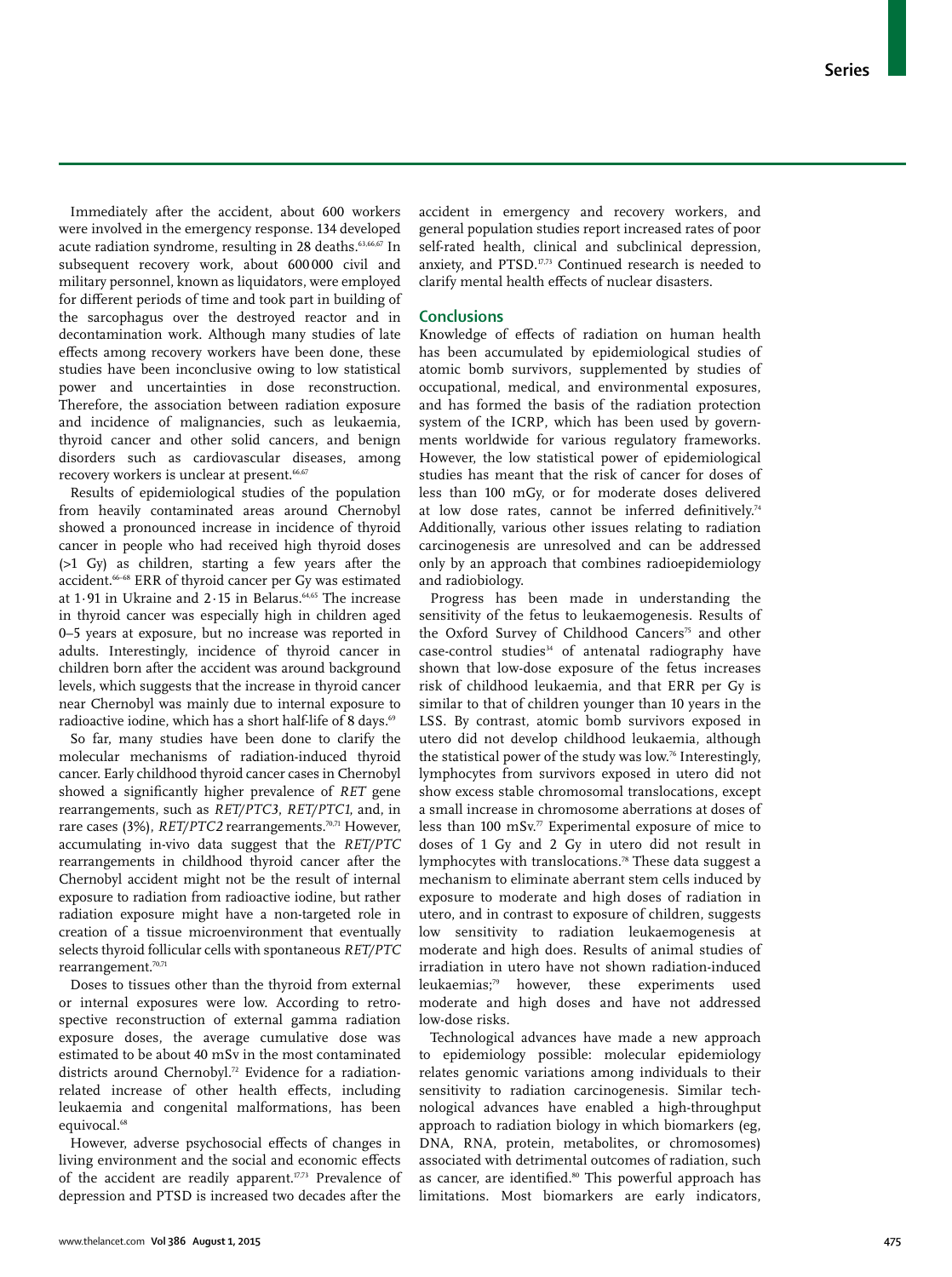responding to radiation minutes to several days after irradiation, and are separated from the final outcome, such as cancer, by many years. After radiation exposure, many steps of carcinogenesis occur before a normal cell acquires the changes necessary for full malignancy. Thus, a carcinogenic outcome cannot be predicted by early biomarkers alone. However, high-throughput radiation biology is an emerging specialty that provides strong analytical power when combined with classical hypothesis-driven radiation biology. This advance, when combined with analytical epidemiology, is the only realistic approach to elucidate mechanisms and assess risks of radiation-induced cancer with improved accuracy.<sup>81</sup>

Study of radiation effects has previously focused on natural science, and has tended to ignore psychosocial aspects of radiation exposure. However, the Chernobyl nuclear power plant accident provided evidence of adverse psychological effects among people who experienced the trauma of the accident.<sup>82</sup> In the case of the Fukushima Daiichi nuclear power plant accident, the dose to the public was estimated to be low and health effects are thought to be indiscernible.<sup>63,83</sup> Nonetheless, psychosocial problems in Fukushima have a devastating effect on peoples' lives.<sup>84,85</sup> In addition to the natural science of radiation effects, psychosocial studies should be integrated into recovery planning after nuclear accidents such as that at Fukushima.<sup>63,85</sup>

#### **Contributors**

All authors contributed to the study concept, design of the report data analysis, and interpretation of the results. KO, SA, ON, NT, YK, and KKa wrote the first draft. RW, KKa, ON, KO, EKZ, SA, and KKo checked the draft closely and contributed to the critical revision. All authors contributed to the discussion and have seen and approved the final version of the report.

#### **Declaration of interests**

RW does consultancy work, including for the UK Compensation Scheme for Radiation-linked Diseases, US Electric Power Research Institute, Children with Cancer UK, Horizon Nuclear Power Ltd, and the UK Treasury Solicitor. All other authors declare no competing interests.

#### **Acknowledgments**

The Radiation Effects Research Foundation (RERF), Hiroshima and Nagasaki, Japan, are a public interest foundation funded by the Japanese Ministry of Health, Labour and Welfare and the US Department of Energy. This publication was supported by RERF Research Protocols 1–75,  $2-75$ ,  $2-61$ ,  $4-75$ , and  $4-10$ . The views of the authors do not necessarily reflect those of the two governments. We thank Fumie Okubo for her valuable assistance with technical and administrative matters.

#### **References**

- Codman E. A study of the cases of accidental X-ray burns hitherto recorded. *Phila Med J* 1902; **9:** 438–42.
- 2 Daniel J. The X-rays. *Science* 1896; **3:** 562–63.
- ICRP. The 2007 Recommendations of the International Commission on Radiological Protection. ICRP publication 103. *Ann ICRP* 2007; **37:** 1–332.
- 4 Muller HJ. The measurement of gene mutation rate in Drosophila, its high variability, and its dependence upon temperature. *Genetics* 1928; **13:** 279–357.
- 5 Weinberg R. The biology of cancer. NY, USA: Garland Science, 2013.
- 6 Atomic Bomb Survivors Support Division Hiroshima Prefectural Government. Atomic Bomb Survivors Support Program Overview, Hiroshima city. Hiroshima: Hiroshima Prefectural Government, 2014: 1 (in Japanese).
- 7 Atomic Bomb Survivors Support Division Nagasaki Prefectural Government. Atomic Bomb Survivors Support Program Overview, Nagasaki city. Nagasaki: Nagasaki Prefectural Government, 2014: 8 (in Japanese).
- 8 Francis T, Jablon S, Moore FE. Report of ad hoc committee for appraisal of ABCC program. Hiroshima and Nagasaki: Atomic Bomb Casualty Commission, 1955: Technical report 33–59.
- Ishida M, Beebe GW. Research plan for joint NIH-ABCC study of life-span of A-bomb survivors. Hiroshima and Nagasaki: Atomic Bomb Casualty Commission, 1959: technical report 4–59.
- 10 Yamada M, Kodama K, Wong F. The long-term psychological sequelae of atomic bomb survivors in Hiroshima and Nagasaki. In: Ricks R, Berger ME, O'Hara RM, eds. The medical basis for radiation preparedness III: the psychological perspective. New York: Elsevier, 1991: 155–63.
- Yamada M, Izumi S. Psychiatric sequelae in atomic bomb survivors in Hiroshima and Nagasaki two decades after the explosions. *Soc Psychiatry Psychiatr Epidemiol* 2002; **37:** 409–15.
- 12 Honda S, Shibata Y, Mine M, et al. Mental health conditions among atomic bomb survivors in Nagasaki. *Psychiatry Clin Neurosci* 2002; **56:** 575–83.
- 13 The Committee for the Compilation of Materials on the Damage by the Atomic Bombs in Hiroshima and Nagasaki, ed. The damage by the atomic bombings in Hiroshima and Nagasaki and their after-effects. Tokyo: Iwanami Shoten, 1979: 241-368 (in Japanese).
- 14 Ministry of Health, Labor and Welfare. Atomic Bomb Survivors Comprehensive medical care and welfare (in Japanese). http://www.mhlw.go.jp/stf/seisakunitsuite/bunya/kenkou\_iryou/ kenkou/genbaku/index.html (accessed June 18, 2015).
- 15 Yasumura S, Hosoya M, Yamashita S, et al, and the Fukushima Health Management Survey Group. Study protocol for the Fukushima health management survey. *J Epidemiol* 2012; **22:** 375–83.
- 16 Drozdovitch V, Minenko V, Khrouch V, et al. Thyroid dose estimates for a cohort of Belarusian children exposed to radiation from the Chernobyl accident. *Radiat Res* 2013; **179:** 597–609.
- 17 Bromet EJ, Havenaar JM, Guey LT. A 25 year retrospective review of the psychological consequences of the Chernobyl accident. *Clin Oncol (R Coll Radiol)* 2011; **23:** 297–305.
- 18 Cullings HM, Fujita S, Funamoto S, Grant EJ, Kerr GD, Preston DL. Dose estimation for atomic bomb survivor studies: its evolution and present status. *Radiat Res* 2006; **166:** 219–54.
- 19 RERF. A brief description. Hiroshima: Radiation Effects Research Foundation, 2008. http://www.rerf.jp/shared/briefdescript/ briefdescript\_e.pdf (accessed July 14, 2015).
- 20 Stewart AM, Kneale GW. A-bomb survivors: factors that may lead to a re-assessment of the radiation hazard. *Int J Epidemiol* 2000; **29:** 708–14.
- 21 Little MP. Absence of evidence for differences in the dose-response for cancer and non-cancer endpoints by acute injury status in the Japanese atomic-bomb survivors. *Int J Radiat Biol* 2002; **78:** 1001–10.
- 22 UNSCEAR. Scientific annex A: epidemiological studies of radiation and cancer. Volume I: effects of ionizing radiation. UNSCEAR Report 2006. New York: United Nations Scientific Committee on the Effects of Atomic Radiation, 2008.
- 23 UNSCEAR. Scientific annex B: epidemiological evaluation of cardiovascular disease and other non-cancer disease following radiation exposure. Volume I: effects of ionizing radiation. UNSCEAR Report 2006. New York: United Nations Scientific Committee on the Effects of Atomic Radiation, 2008.
- 24 Folley JH, Borges W, Yamawaki T. Incidence of leukemia in survivors of the atomic bomb in Hiroshima and Nagasaki, Japan. *Am J Med* 1952; **13:** 311–21.
- 25 Richardson D, Sugiyama H, Nishi N, et al. Ionizing radiation and leukemia mortality among Japanese atomic bomb survivors, 1950–2000. *Radiat Res* 2009; **172:** 368–82.
- 26 Hsu W-L, Preston DL, Soda M, et al. The incidence of leukemia, lymphoma and multiple myeloma among atomic bomb survivors: 1950–2001. *Radiat Res* 2013; **179:** 361–82.
- 27 Iwanaga M, Hsu W-L, Soda M, et al. Risk of myelodysplastic syndromes in people exposed to ionizing radiation: a retrospective cohort study of Nagasaki atomic bomb survivors. *J Clin Oncol* 2011; **29:** 428–34.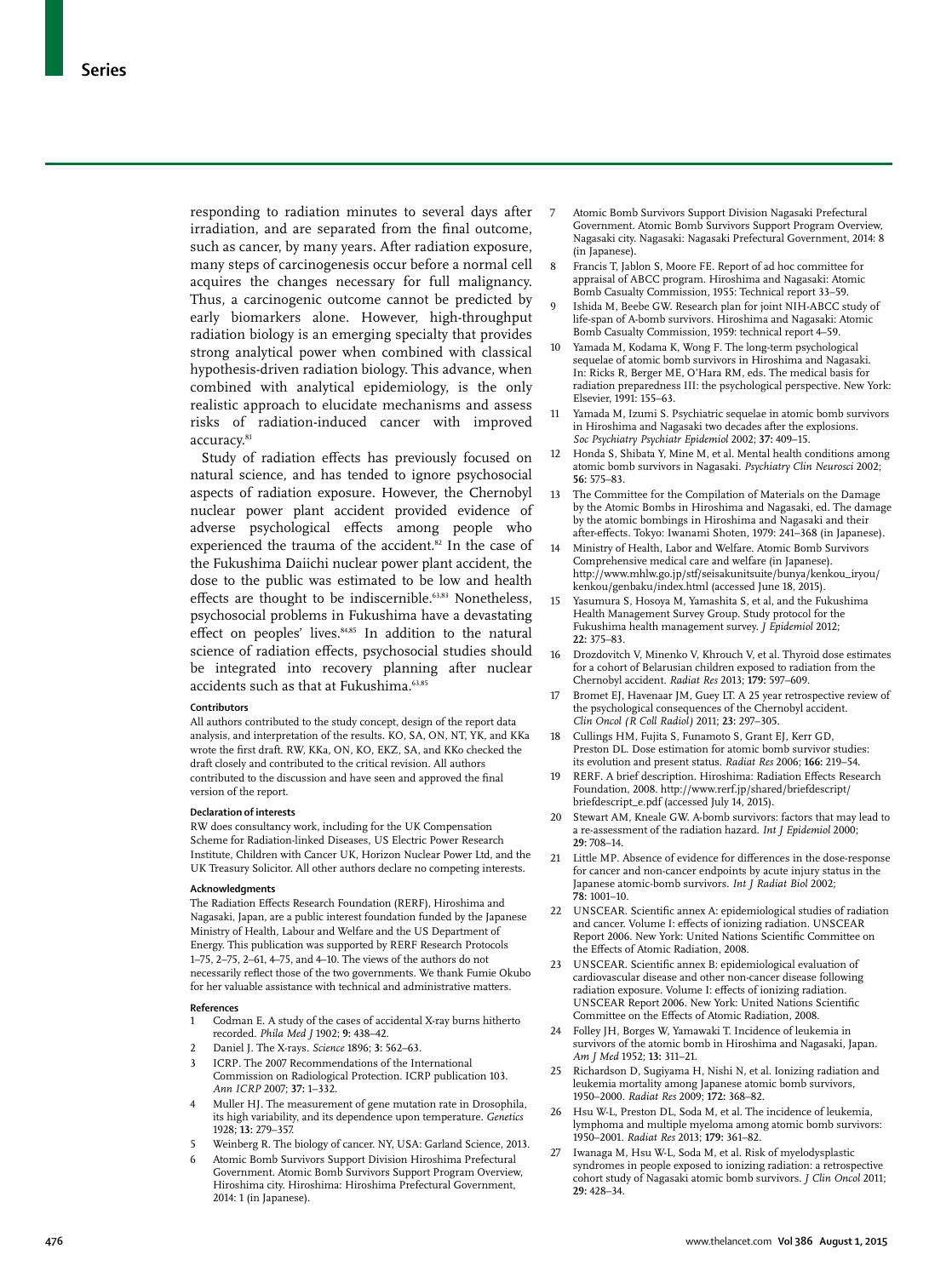- 28 Ozasa K, Shimizu Y, Suyama A, et al. Studies of the mortality of atomic bomb survivors, Report 14, 1950–2003: an overview of cancer and noncancer diseases. *Radiat Res* 2012; **177:** 229–43.
- 29 Preston DL, Ron E, Tokuoka S, et al. Solid cancer incidence in atomic bomb survivors: 1958–1998. *Radiat Res* 2007; **168:** 1–64.
- UNSCEAR. Scientific annex B: effects of ionizing radiation on children. Volume II: sources, effects and risks of ionizing radiation. Vienna: United Nations Scientific Committee on the Effects of Atomic Radiation, 2013.
- 31 Pearce MS, Salotti JA, Little MP, et al. Radiation exposure from CT scans in childhood and subsequent risk of leukaemia and brain tumours: a retrospective cohort study. *Lancet* 2012; **380:** 499–505.
- 32 Mathews JD, Forsythe AV, Brady Z, et al. Cancer risk in 680 000 people exposed to computed tomography scans in childhood or adolescence: data linkage study of 11 million Australians. *BMJ* 2013; **346:** f2360.
- 33 Walsh L, Shore R, Auvinen A, Jung T, Wakeford R. Risks from CT scans—what do recent studies tell us? *J Radiol Prot* 2014; **34:** E1–5.
- 34 Doll R, Wakeford R. Risk of childhood cancer from fetal irradiation. *Br J Radiol* 1997; **70:** 130–39.
- 35 Wakeford R, Little MP. Risk coefficients for childhood cancer after intrauterine irradiation: a review. *Int J Radiat Biol* 2003; **79:** 293–309.
- 36 Wakeford R. Childhood leukaemia following medical diagnostic exposure to ionizing radiation in utero or after birth. *Radiat Prot Dosimetry* 2008; **132:** 166–74.
- 37 Kendall GM, Little MP, Wakeford R, et al. A record-based case-control study of natural background radiation and the incidence of childhood leukaemia and other cancers in Great Britain during 1980–2006. *Leukemia* 2013; **27:** 3–9.
- 38 Furukawa K, Preston DL, Lönn S, et al. Radiation and smoking effects on lung cancer incidence among atomic bomb survivors. *Radiat Res* 2010; **174:** 72–82.
- Egawa H, Furukawa K, Preston D, et al. Radiation and smoking effects on lung cancer incidence by histological types among atomic bomb survivors. *Radiat Res* 2012; **178:** 191–201.
- 40 Li CI, Nishi N, McDougall JA, et al. Relationship between radiation exposure and risk of second primary cancers among atomic bomb survivors. *Cancer Res* 2010; **70:** 7187–98.
- Hamatani K, Eguchi H, Ito R, et al. RET/PTC rearrangements preferentially occurred in papillary thyroid cancer among atomic bomb survivors exposed to high radiation dose. *Cancer Res* 2008; **68:** 7176–82.
- Hayashi T, Ito R, Cologne J, et al. Effects of IL-10 haplotype and atomic bomb radiation exposure on gastric cancer risk. *Radiat Res* 2013; **180:** 60–69.
- 43 Yamada M, Wong FL, Fujiwara S, Akahoshi M, Suzuki G. Noncancer disease incidence in atomic bomb survivors, 1958–1998. *Radiat Res* 2004; **161:** 622–32.
- Shimizu Y, Kodama K, Nishi N, et al. Radiation exposure and circulatory disease risk: Hiroshima and Nagasaki atomic bomb survivor data, 1950–2003. *BMJ* 2010; **340:** b5349.
- 45 Takahashi I, Abbott RD, Ohshita T, et al. A prospective follow-up study of the association of radiation exposure with fatal and non-fatal stroke among atomic bomb survivors in Hiroshima and Nagasaki (1980–2003). *BMJ Open* 2012; **2:** e000654.
- Adams MJ, Grant EJ, Kodama K, et al. Radiation dose associated with renal failure mortality: a potential pathway to partially explain increased cardiovascular disease mortality observed after whole-body irradiation. *Radiat Res* 2012; **177:** 220–28.
- 47 Sera N, Hida A, Imaizumi M, Nakashima E, Akahoshi M. The association between chronic kidney disease and cardiovascular disease risk factors in atomic bomb survivors. *Radiat Res* 2013; **179:** 46–52.
- 48 Pham T-M, Sakata R, Grant EJ, et al. Radiation exposure and the risk of mortality from noncancer respiratory diseases in the life span study, 1950–2005. *Radiat Res* 2013; **180:** 539–45.
- 49 Kusunoki Y, Hayashi T. Long-lasting alterations of the immune system by ionizing radiation exposure: implications for disease development among atomic bomb survivors. *Int J Radiat Biol* 2008; **84:** 1–14.
- 50 Kusunoki Y, Yamaoka M, Kubo Y, et al. T-cell immunosenescence and inflammatory response in atomic bomb survivors. *Radiat Res* 2010; **174:** 870–76.
- 51 Hayashi T, Morishita Y, Khattree R, et al. Evaluation of systemic markers of inflammation in atomic-bomb survivors with special reference to radiation and age effects. **FASEB** J 2012; **26:** 4765–73.
- 52 Otake M, Schull WJ. Radiation-related brain damage and growth retardation among the prenatally exposed atomic bomb survivors. *Int J Radiat Biol* 1998; **74:** 159–71.
- Nakashima E. Relationship of five anthropometric measurements at age 18 to radiation dose among atomic bomb survivors exposed in utero. *Radiat Res* 1994; **138:** 121–26.
- 54 Preston DL, Cullings H, Suyama A, et al. Solid cancer incidence in atomic bomb survivors exposed in utero or as young children. *J Natl Cancer Inst* 2008; **100:** 428–36.
- 55 Otake M, Schull WJ, Neel JV. Congenital malformations, stillbirths, and early mortality among the children of atomic bomb survivors: a reanalysis. *Radiat Res* 1990; **122:** 1–11.
- 56 Schull WJ, Neel JV, Hashizume A. Some further observations on the sex ratio among infants born to survivors of the atomic bombings of Hiroshima and Nagasaki. *Am J Hum Genet* 1966; **18:** 328–38.
- 57 Neel JV, Satoh C, Goriki K, et al. Search for mutations altering protein charge and/or function in children of atomic bomb survivors: final report. Am J Hum Genet 1988; 42: 663-76.
- Neel JV, Schull WJ, Awa AA, et al. The children of parents exposed to atomic bombs: estimates of the genetic doubling dose of radiation for humans. *Am J Hum Genet* 1990; **46:** 1053–72.
- 59 Kodaira M, Ryo H, Kamada N, et al. No evidence of increased mutation rates at microsatellite loci in offspring of A-bomb survivors. *Radiat Res* 2010; **173:** 205–13.
- 60 Izumi S, Suyama A, Koyama K. Radiation-related mortality among offspring of atomic bomb survivors: a half-century of follow-up. *Int J Cancer* 2003; **107:** 292–97.
- 61 Izumi S, Koyama K, Soda M, Suyama A. Cancer incidence in children and young adults did not increase relative to parental exposure to atomic bombs. *Br J Cancer* 2003; **89:** 1709–13.
- Tatsukawa Y, Cologne JB, Hsu W-L, et al. Radiation risk of individual multifactorial diseases in offspring of the atomic-bomb survivors: a clinical health study. *J Radiol Prot* 2013; **33:** 281–93.
- 63 Hasegawa A, Tanigawa K, Ohtsuru A, et al. Health effects of radiation and other health problems in the aftermath of nuclear accidents, with an emphasis on Fukushima. *Lancet* 2015; **386:** 479–88.
- Brenner AV, Tronko MD, Hatch M, et al. I-131 dose response for incident thyroid cancers in Ukraine related to the Chornobyl accident. *Environ Health Perspect* 2011; **119:** 933–39.
- Zablotska LB, Ron E, Rozhko AV, et al. Thyroid cancer risk in Belarus among children and adolescents exposed to radioiodine after the Chornobyl accident. *Br J Cancer* 2011; **104:** 181–87.
- 66 Kesminiene A, Evrard A-S, Ivanov VK, et al. Risk of thyroid cancer among chernobyl liquidators. *Radiat Res* 2012; **178:** 425–36.
- 67 Zablotska LB, Bazyka D, Lubin JH, et al. Radiation and the risk of chronic lymphocytic and other leukemias among chornobyl cleanup workers. *Environ Health Perspect* 2013; **121:** 59–65.
- 68 Cardis E, Hatch M. The Chernobyl accident—an epidemiological perspective. *Clin Oncol (R Coll Radiol)* 2011; **23:** 251–60.
- 69 Shibata Y, Yamashita S, Masyakin VB, Panasyuk GD, Nagataki S. 15 years after Chernobyl: new evidence of thyroid cancer. *Lancet* 2001; **358:** 1965–66.
- 70 Leeman-Neill RJ, Brenner AV, Little MP, et al. RET/PTC and PAX8/ PPARγ chromosomal rearrangements in post-Chernobyl thyroid cancer and their association with iodine-131 radiation dose and other characteristics. *Cancer* 2013; **119:** 1792–99.
- Leeman-Neill RJ, Kelly LM, Liu P, et al. ETV6-NTRK3 is a common chromosomal rearrangement in radiation-associated thyroid cancer. *Cancer* 2014; **120:** 799–807.
- 72 Pukkala E, Kesminiene A, Poliakov S, et al. Breast cancer in Belarus and Ukraine after the Chernobyl accident. *Int J Cancer* 2006; **119:** 651–58.
- 73 Bromet EJ. Emotional consequences of nuclear power plant disasters. *Health Phys* 2014; **106:** 206–10.
- US National Academy of Sciences, National Research Council Committee to Assess Health Risks from Exposure to Low Levels of Ionizing Radiation. Health risks from exposure to low levels of ionizing radiation. BEIR VII Phase 2. Washington, DC: National Academies Press, 2006: 13.